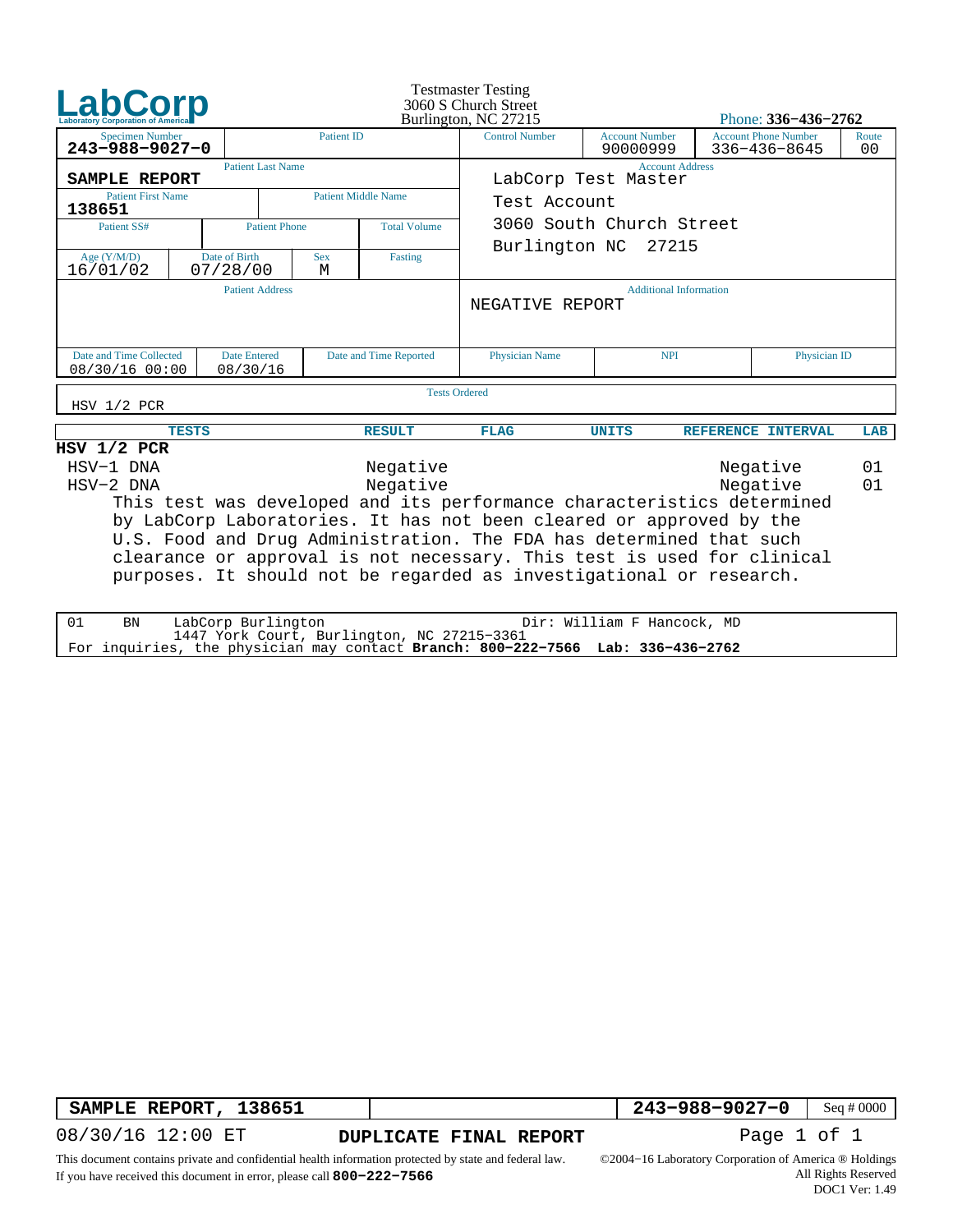|                                                                                                                                                                                                                                                                                                                                                                                                                                                                               |                                                                                                        |                           |                     |                            | <b>Testmaster Testing</b><br>3060 S Church Street<br>Burlington, NC 27215 | Phone: 336-436-2762               |                                                   |                         |  |  |
|-------------------------------------------------------------------------------------------------------------------------------------------------------------------------------------------------------------------------------------------------------------------------------------------------------------------------------------------------------------------------------------------------------------------------------------------------------------------------------|--------------------------------------------------------------------------------------------------------|---------------------------|---------------------|----------------------------|---------------------------------------------------------------------------|-----------------------------------|---------------------------------------------------|-------------------------|--|--|
| <b>Specimen Number</b><br>243-988-9028-0                                                                                                                                                                                                                                                                                                                                                                                                                                      |                                                                                                        |                           | <b>Patient ID</b>   | <b>Control Number</b>      |                                                                           | <b>Account Number</b><br>90000999 | <b>Account Phone Number</b><br>$336 - 436 - 8645$ | Route<br>0 <sub>0</sub> |  |  |
| SAMPLE REPORT                                                                                                                                                                                                                                                                                                                                                                                                                                                                 |                                                                                                        | <b>Patient Last Name</b>  |                     |                            | <b>Account Address</b><br>LabCorp Test Master                             |                                   |                                                   |                         |  |  |
| <b>Patient First Name</b><br>138651                                                                                                                                                                                                                                                                                                                                                                                                                                           |                                                                                                        |                           |                     | <b>Patient Middle Name</b> | Test Account                                                              |                                   |                                                   |                         |  |  |
| Patient SS#                                                                                                                                                                                                                                                                                                                                                                                                                                                                   |                                                                                                        | <b>Patient Phone</b>      | <b>Total Volume</b> |                            | 3060 South Church Street                                                  |                                   |                                                   |                         |  |  |
| Age $(Y/M/D)$<br>31/06/28                                                                                                                                                                                                                                                                                                                                                                                                                                                     |                                                                                                        | Date of Birth<br>02/02/85 | <b>Sex</b><br>F     | Fasting                    | Burlington NC 27215                                                       |                                   |                                                   |                         |  |  |
|                                                                                                                                                                                                                                                                                                                                                                                                                                                                               |                                                                                                        | <b>Patient Address</b>    |                     |                            | HSV 1 POSITIVE REPORT                                                     | <b>Additional Information</b>     |                                                   |                         |  |  |
|                                                                                                                                                                                                                                                                                                                                                                                                                                                                               | Date and Time Collected<br><b>Date Entered</b><br>Date and Time Reported<br>08/30/16 00:00<br>08/30/16 |                           |                     |                            | Physician Name                                                            | <b>NPI</b>                        | Physician ID                                      |                         |  |  |
| HSV 1/2 PCR                                                                                                                                                                                                                                                                                                                                                                                                                                                                   |                                                                                                        |                           |                     |                            | <b>Tests Ordered</b>                                                      |                                   |                                                   |                         |  |  |
|                                                                                                                                                                                                                                                                                                                                                                                                                                                                               | <b>TESTS</b>                                                                                           |                           |                     | <b>RESULT</b>              | <b>FLAG</b>                                                               | <b>UNITS</b>                      | REFERENCE INTERVAL                                | LAB                     |  |  |
| $HSV$ $1/2$ $PCR$<br>Positive Abnormal<br>HSV-1 DNA<br>Negative<br>Negative<br>Negative<br>HSV-2 DNA<br>This test was developed and its performance characteristics determined<br>by LabCorp Laboratories. It has not been cleared or approved by the<br>U.S. Food and Drug Administration. The FDA has determined that such<br>clearance or approval is not necessary. This test is used for clinical<br>purposes. It should not be regarded as investigational or research. |                                                                                                        |                           |                     |                            |                                                                           |                                   | 01<br>01                                          |                         |  |  |

| 01 | BN | Dir: William F Hancock, MD<br>LabCorp Burlington                                |  |
|----|----|---------------------------------------------------------------------------------|--|
|    |    | 1447 York Court, Burlington, NC 27215-3361                                      |  |
|    |    | For inquiries, the physician may contact Branch: 800-222-7566 Lab: 336-436-2762 |  |

**SAMPLE REPORT, 138651** 

**DUPLICATE FINAL REPORT Page 1 of 1** 

 **243−988−9028−0** Seq # 0000

08/30/16 12:00 ET

This document contains private and confidential health information protected by state and federal law.

If you have received this document in error, please call **800−222−7566**

©2004−16 Laboratory Corporation of America ® Holdings All Rights Reserved DOC1 Ver: 1.49